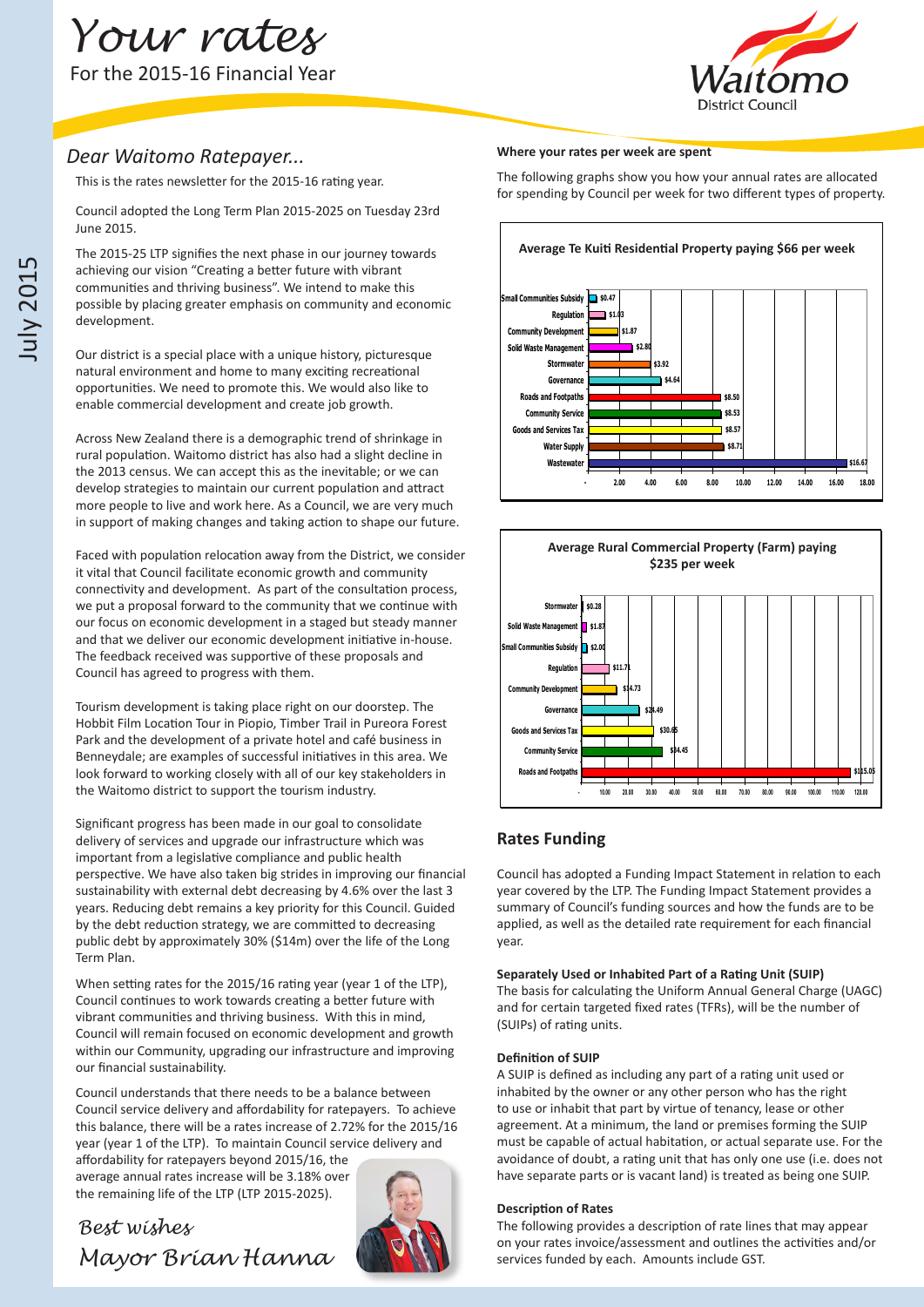# **General Rate**

The General Rate is assessed as a rate per \$100 of capital value of every rating unit across the District. The General Rate is not set differentially.

| <b>General Rate</b>               | Rate per \$100<br>capital value | <b>Total Revenue</b><br><b>Requirement (\$000)</b> |
|-----------------------------------|---------------------------------|----------------------------------------------------|
| All rating units in the district. | 0.13793                         | 3.949                                              |

In 2015/16 this rate contributes to the funding of the following activities:

| <b>Activity</b>                         | <b>Total Revenue</b><br>Requirement<br>(5000) | <b>Activity</b>              | <b>Total Revenue</b><br><b>Requirement</b><br>(5000) |
|-----------------------------------------|-----------------------------------------------|------------------------------|------------------------------------------------------|
| Leadership                              | 732                                           | Investments                  | 438                                                  |
| Housing and Other<br>Land and Buildings | 426                                           | <b>District</b><br>Libraries | 118                                                  |
| <b>Aquatic Centre</b>                   | 12                                            | Arts Culture<br>and Heritage | 157                                                  |
| Aerodrome                               | 18                                            | <b>Public Facilities</b>     | 833                                                  |
| Community<br>Development                | 610                                           | Safety                       | 135                                                  |
| Regulation                              | 391                                           | Waste<br>Minimisation        | 13                                                   |
| Resource<br>Management                  | 66                                            |                              |                                                      |
| <b>Total General Rate Funding</b>       |                                               |                              | 3.949                                                |

# **Uniform Annual General Charge**

A UAGC is assessed per separately used or inhabited part of a rating unit across the district.

| <b>Uniform Annual</b>             | Charge per  | <b>Total Revenue</b>       |
|-----------------------------------|-------------|----------------------------|
| <b>General Charge</b>             | <b>SUIP</b> | <b>Requirement (\$000)</b> |
| All rating units in the district. | \$656       | 3.632                      |

In 2015/16 this rate contributes to the funding of the following activities:

| <b>Activity</b>                                   | <b>Total Revenue</b><br><b>Requirement</b><br>(5000) | <b>Activity</b>              | <b>Total Revenue</b><br><b>Requirement</b><br>(5000) |
|---------------------------------------------------|------------------------------------------------------|------------------------------|------------------------------------------------------|
| Leadership                                        | 732                                                  | Investments                  | 420                                                  |
| Housing and<br>Other Land and<br><b>Buildings</b> | 426                                                  | <b>District</b><br>Libraries | 376                                                  |
| <b>Aquatic Centre</b>                             | 13                                                   | Arts Culture and<br>Heritage | 157                                                  |
| Aerodrome                                         | 18                                                   | <b>Public Facilities</b>     | 833                                                  |
| Community<br>Development                          | 280                                                  | Safety                       | 65                                                   |
| Regulation                                        | 92                                                   | Waste Minimisation           | 13                                                   |
| Resource<br>Management                            | 65                                                   | Subsidised<br>Roading        | 95                                                   |
| Agencies/<br>Automobile<br>Association            | 47                                                   |                              |                                                      |
| <b>Total UAGC Funding</b>                         |                                                      |                              | 3,632                                                |

# **Targeted Rates**

Targeted Rates are set on categories of land defined by some factor, such as geographic location or provision of service. The titles of Targeted Rate (TR) and Targeted Fixed Rate (TFR) are used by this Council. Targeted Fixed Rates are based on a uniform amount set per separately used or inhabited part of a rating unit (SUIP) or set per rating unit. Targeted Rates are assessed based on capital value.

# **Targeted Services TFR**

Targeted Services TFR per separately used or inhabited part of a rating unit in the District, differentiated by rating areas, to part fund the Unsubsidised Roading Activity and part fund the Aquatic Centre Activity. The rating areas for the purpose of assessing the Targeted Services TFR will be the Te Kuiti Urban and Periphery Rating Area and Rating Units in the District not in the Te Kuiti Urban and Periphery Rating area.

| <b>Targeted Services TFR</b>                                                           | Charge per<br><b>SUIP</b> | <b>Total Revenue</b><br><b>Requirement (\$000)</b> |
|----------------------------------------------------------------------------------------|---------------------------|----------------------------------------------------|
| Te Kuiti Urban and<br>Periphery Rating Area                                            | \$201                     | 470                                                |
| Rating Units in the District not in<br>the Te Kuiti Urban and Periphery<br>Rating Area | \$38                      | 121                                                |

### **Piopio Sewerage TFR - Piopio Wider Benefit Rating Area**

A TFR on every rating unit situated within the Piopio Wider Benefit Rating Area to assist the funding of the sewerage reticulation networks in Piopio.

| <b>Piopio Sewerage TFR</b>       | Charge<br><b>Per Rating Unit</b> | <b>Total Revenue</b><br><b>Requirement (\$000)</b> |
|----------------------------------|----------------------------------|----------------------------------------------------|
| Piopio Wider Benefit Rating Area | \$34                             | 19                                                 |

### **Piopio Retirement Village Contribution TFR**

A TFR per rating unit situated within the Piopio Township and the Piopio Wider Benefit Rating Area to fund the support of the continued delivery of elderly housing accommodation services provided by the Piopio Retirement Trust Inc. through the remission of service charges.

| <b>Piopio Retirement Village</b>                        | Charge                 | <b>Total Revenue</b>       |
|---------------------------------------------------------|------------------------|----------------------------|
| <b>Contribution TFR</b>                                 | <b>Per Rating Unit</b> | <b>Requirement (\$000)</b> |
| Piopio Wider Benefit Rating Area<br>and Piopio Township | \$23                   | 17                         |

# **Rural Stormwater TFR**

A TFR per separately used or inhabited part of a rating unit in the Rural Rating Area of the District to fund the Rural Stormwater Activity.

| <b>Rural Stormwater TFR</b> | Charge<br><b>Per SUIP</b> | <b>Total Revenue</b><br><b>Requirement (\$000)</b> |
|-----------------------------|---------------------------|----------------------------------------------------|
| <b>Rural Rating Area</b>    | \$17                      | 61                                                 |

### **Te Kuiti Urban Stormwater TFR and Targeted Rate**

- A TFR per rating unit in the Te Kuiti Urban Rating Area to partly fund the Urban Stormwater Activity.
- A Targeted Rate to partly fund the Urban Stormwater Activity, assessed as a rate per \$100 of Capital value on every rating unit in the Te Kuiti Urban Rating Area excluding those in respect of which there is a current resource consent to discharge stormwater into the Mangaokewa Stream, and so are not using any part of the urban reticulated stormwater or drainage network.

| <b>Urban Stormwater TFR</b>                                                 | Charge<br><b>Per Rating Unit</b>       | <b>Total Revenue</b><br><b>Requirement (\$000)</b> |
|-----------------------------------------------------------------------------|----------------------------------------|----------------------------------------------------|
| Te Kuiti Urban Rating Area                                                  | \$150                                  | 267                                                |
| <b>Urban Stormwater TR</b>                                                  | Rate per \$100<br><b>Capital Value</b> | <b>Total Revenue</b><br><b>Requirement (\$000)</b> |
| Te Kuiti Urban Rating Area<br>(excluding rating units not using<br>network) | 0.04965                                | 147                                                |

# **Marokopa Community Centre TFR**

A TFR assessed per separately used or inhabited part of a rating unit within the defined Marokopa Community Centre Rating Area.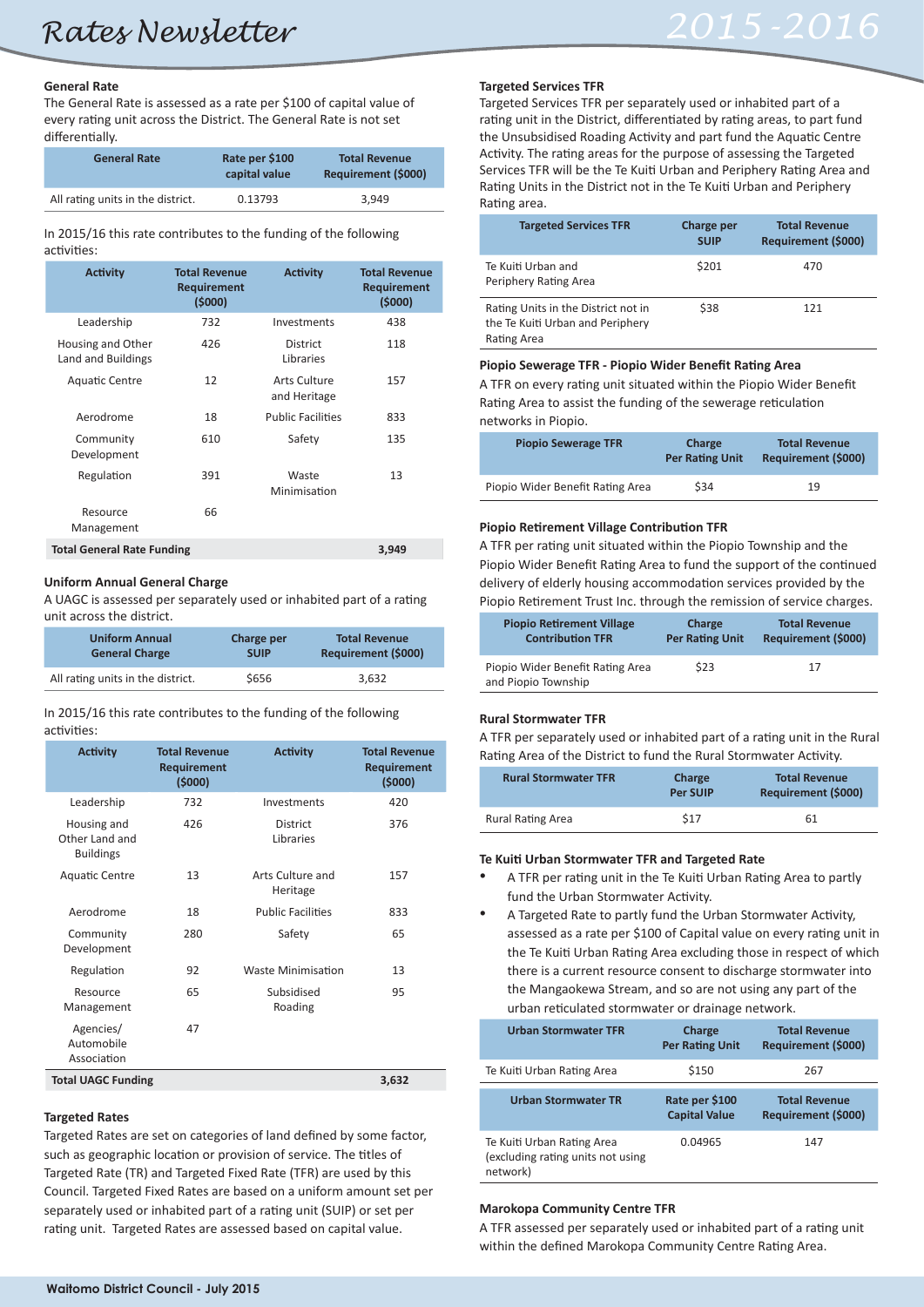# *Rates Newsletter*

| Marokopa                                 | Charge          | <b>Total Revenue</b>       |
|------------------------------------------|-----------------|----------------------------|
| <b>Community Centre TFR</b>              | <b>Per SUIP</b> | <b>Requirement (\$000)</b> |
| Marokopa Community Centre<br>Rating Area | \$22            |                            |

# **Water Rates**

A TFR for Water Supply differentiated on the basis of supply area. The TFR is set per separately used or inhabited part of a rating unit within the relevant community, with liability calculated based on whether the SUIP is connected, or merely serviceable (Serviceable means the rating unit is within 100m of water main and practicably serviceable in the opinion of Council).

| Water                       | Charge                          |                                   | <b>Total Revenue</b>         |
|-----------------------------|---------------------------------|-----------------------------------|------------------------------|
| <b>Supply</b><br><b>TFR</b> | Per<br>connected<br><b>SUIP</b> | Per<br>serviceable<br><b>SUIP</b> | <b>Requirement</b><br>(5000) |
| Te Kuiti                    | \$521                           | \$261                             | 1,079                        |
| Piopio                      | \$1,283                         | \$641                             | 318                          |
| Benneydale                  | \$1,400                         | \$700                             | 162                          |
| Mokau                       | \$1,400                         | \$700                             | 302                          |

Any rating unit situated in Te Kuiti, Piopio, Benneydale or Mokau that has been fitted with a water meter and / or is defined as having an extraordinary supply (in accordance with Council's Water Service's Bylaw) will be charged a targeted fixed rate per cubic metre of water consumed over and above an annual consumption of 292m<sup>3</sup> per SUIP

| <b>Water Supply Rate</b> | 2015/16 Charge per cubic metre (including<br>GST) above 292m <sup>3</sup> |
|--------------------------|---------------------------------------------------------------------------|
| Te Kuiti                 | \$1.90                                                                    |
| Piopio                   | \$4.20                                                                    |
| Benneydale               | \$7.40                                                                    |
| Mokau                    | \$9.30                                                                    |

# **Subsidy Rate for Benneydale Water Supply**

A TFR on every rating unit within the District.

| Subsidy for<br><b>Benneydale Water Supply</b> | Charge | <b>Total Revenue</b><br><b>Requirement (\$000)</b> |
|-----------------------------------------------|--------|----------------------------------------------------|
| All Rating Units in the District              | Ś5     | 24                                                 |

# **Subsidy Rate for Mokau Water Supply**

A TFR on every rating unit within the District.

| <b>Subsidy for</b><br><b>Mokau Water Supply</b> | Charge | <b>Total Revenue</b><br><b>Requirement (\$000)</b> |
|-------------------------------------------------|--------|----------------------------------------------------|
| All Rating Units in the District                | \$5    | 23                                                 |

# **Sewerage Rates**

A TFR to provide for the collection and disposal of sewage, differentiated on the basis of community supply area. The TFR is set per separately used or inhabited part of a rating unit within the community, with liability calculated based on whether the SUIP is connected to the sewerage network, or merely serviceable (Serviceable means the rating unit is within 30m of sewer reticulation and practicably serviceable in the opinion of Council).

| <b>Sewerage TFR</b> | Charge                          |                                   | <b>Total Revenue</b>         |
|---------------------|---------------------------------|-----------------------------------|------------------------------|
|                     | Per<br>connected<br><b>SUIP</b> | Per<br>serviceable<br><b>SUIP</b> | <b>Requirement</b><br>(5000) |
| Benneydale          | \$1,100                         | \$550                             | 119                          |
| Te Waitere          | \$1,100                         | \$550                             | 16                           |
| Te Kuiti            | \$956                           | \$478                             | 1,620                        |
| Piopio              | \$1,100                         | \$550                             | 241                          |

# **Trade Waste Contribution**

A Trade Waste Contribution TFR assessed per rating unit in the District in recognition of the contribution made to the social and economic well-being of the District by the large industrial users of the Te Kuiti wastewater network.

| <b>Trade Waste Contribution</b>  | Charge<br>Per rating unit | <b>Total Revenue</b><br><b>Requirement (\$000)</b> |
|----------------------------------|---------------------------|----------------------------------------------------|
| All Rating Units in the District | \$41                      | 191                                                |

# **Sewerage rates for non-residential properties in Te Kuiti**

For all non-residential properties, a Targeted Fixed Rate per SUIP set on a differential basis based on the following Categories:

# **Category 1** - All Businesses

**Category 2** - Education & Community Childcare, Places of Worship, Marae, Clubs and Societies and Emergency Services. This category consists of organisations that are generally deemed 'not for profit'. For avoidance of doubt, Category 2 only covers properties with uses listed within this category and no others.

**Category 3** - Government Department use, Rest Homes and Hospitals.

All non-residential SUIPs will be charged one base charge for up to four pans and per pan (Pan Charge) for every pan over and above this threshold on the following basis:

# **Base Charge:**

| <b>Non-Residential TR</b> | <b>Base Charge per</b><br>SUIP (up to 4<br>pans) | <b>Total Revenue</b><br><b>Requirement (\$000)</b> |
|---------------------------|--------------------------------------------------|----------------------------------------------------|
| Category 1                | \$478                                            | 93                                                 |
| Category 2                | \$478                                            | 16                                                 |
| Category 3                | \$956                                            | 17                                                 |

#### **Pan Charge:**

| <b>Non-Residential</b><br><b>TR</b> | <b>Number of pans</b> | <b>Charge per</b><br>pan | <b>Total Revenue</b><br><b>Requirement (\$000)</b> |
|-------------------------------------|-----------------------|--------------------------|----------------------------------------------------|
| Category 1                          | 5th pan and over      | \$669                    | 78                                                 |
| Category 2                          | 5-10 Pans             | \$287                    |                                                    |
|                                     | Over 10 Pans          | \$191                    | 24                                                 |
| Category 3                          | 5th pan and over      | \$669                    | 40                                                 |

# **Subsidy Rate for Te Waitere Sewerage**

A TFR on every rating unit within the District.

| <b>Subsidy for</b><br><b>Te Waitere Sewerage</b> | Charge | <b>Total Revenue</b><br><b>Requirement (\$000)</b> |
|--------------------------------------------------|--------|----------------------------------------------------|
| All Rating Units in the District                 | Ś7     | 33                                                 |

# **Subsidy Rate for Benneydale Sewerage**

A TFR on every rating unit within the District.

| <b>Subsidy for</b><br><b>Benneydale Sewerage</b> | Charge | <b>Total Revenue</b><br><b>Requirement (\$000)</b> |
|--------------------------------------------------|--------|----------------------------------------------------|
| All Rating Units in the District                 | \$11   | 52                                                 |

# **Roads and Footpaths Rate**

A Roads and Footpaths Rate assessed as a rate per \$100 of capital value across the District to part fund Subsidised Roading (part of Roads and Footpaths Activity).

| <b>District Roads and</b>           | Rate per \$100       | <b>Total Revenue</b>       |
|-------------------------------------|----------------------|----------------------------|
| <b>Footpaths Rate</b>               | <b>Capital Value</b> | <b>Requirement (\$000)</b> |
| All rating units in the<br>District | 0.22285              | 6.380                      |